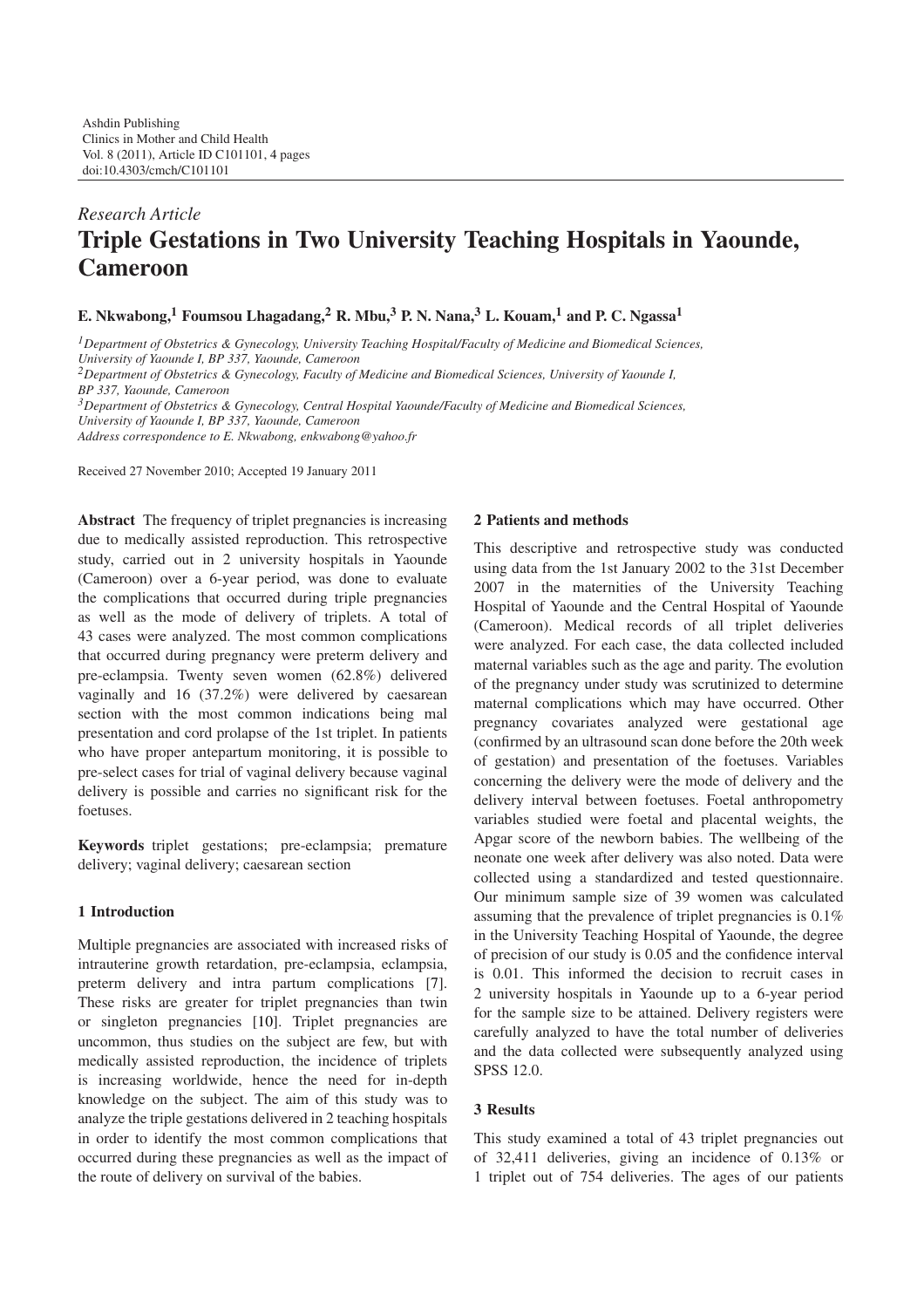| Gestational age (weeks) | Number of cases | $\%$ |
|-------------------------|-----------------|------|
| 29                      | 1               | 2.3  |
| 30                      | 0               | 0.0  |
| 31                      | 1               | 2.3  |
| 32                      | 3               | 6.9  |
| 33                      | 7               | 16.2 |
| 34                      | 5               | 11.6 |
| 35                      | 11              | 25.6 |
| 36                      | 8               | 18.6 |
| 37                      | 5               | 11.6 |
| 38                      | 2               | 4.6  |
| Total                   | 43              | 100  |

<span id="page-1-0"></span>**Table 1:** Distribution of patients according to gestational age.

| Indications                                          | Number | $\%$ |
|------------------------------------------------------|--------|------|
| Malpresentation of 1st triplet                       |        | 43.8 |
| (Breech presentation: 4, Transverse presentation: 3) |        |      |
| Cord prolapse of the 1st triplet                     |        | 25.0 |
| Scarred uterus                                       | 3      | 18.8 |
| Placenta praevia                                     |        | 6.2  |
| Severe pre-eclampsia                                 |        | 6.2  |
| Total                                                | 16     |      |

<span id="page-1-1"></span>**Table 2:** Indications of caesarean sections.

ranged from 20 to 34 with a mean of  $28.4 \pm 4.5$  years (mean  $\pm$  standard deviation). The mean parity before delivery was  $1.7 \pm 1.0$  and ranged from 0 to 4.

The gestational ages at delivery ranged from 29 to 38 weeks with a mean of  $34.6 \pm 1.9$  weeks [\(Table 1\)](#page-1-0). Complications that occurred during these pregnancies included 36 cases (83.7%) of premature labor, 4 cases (9.3%) of pre-eclampsia and 1 case (2.3%) of ante partum haemorrhage due to placenta praevia.

At time of delivery, the presentation of the first foetus was cephalic in 34 cases (79.0%), breech in 6 cases (14.0%) and transverse in 3 cases (7%) while that of the 2nd foetus was cephalic in 37 cases (86.0%) and breech in 6 cases (14.0%) and that of the 3rd foetus was cephalic in 40 cases (93.0%) and breech in 3 cases (7.0%).

Regarding the mode of delivery, 27 women (62.8%) delivered vaginally against 16 (37.2%) who were delivered by caesarean section. The common indications of caesarean section were malpresentation and cord prolapse of the 1st triplet [\(Table 2\)](#page-1-1). Among those who delivered vaginally, 6 cases (22.2%) had episiotomies.

The mean foetal weight was  $1814 \pm 476$  g for the first triplet and ranged from 1050 g to 3008 g, 1728 *±* 398 g for the 2nd triplet with a range between 965 g and 2500 g. This weight for the 3rd triplet was 1783 *±* 438 g with a range of 707–2520 g. The mean foetal weight for the 3 foetuses was 1775 *±* 437 g.

| Mean Apgar score at<br>1st minute $+$ standard<br>deviation (range) | Mean Apgar score at<br>5th minute $+$ standard<br>deviation (range) |
|---------------------------------------------------------------------|---------------------------------------------------------------------|
| $7.7 \pm 1.4$ (2-10)                                                | $9.1 \pm 1.7$ (0-10)                                                |
| $7.1 \pm 1.2$ (3-9)                                                 | $8.5 \pm 1.5$ (0-10)                                                |
| $7.2 \pm 1.6(0-9)$                                                  | $8.5 \pm 1.7$ (0-10)                                                |
| $7.3 \pm 1.4$ (0-10)                                                | $8.7 \pm 1.6$ (0-10)                                                |
|                                                                     |                                                                     |

<span id="page-1-2"></span>**Table 3:** Mean Apgar score of newborns.

Concerning the Apgar score at the 1st minute, it ranged from 0 to 10 for all triplets with a mean of  $7.3 \pm 1.4$  while that of 5th minute ranged from 0 to 10 for all triplets with a mean of  $8.7 \pm 1.6$  [\(Table 3\)](#page-1-2).

Among the babies delivered vaginally, the delivery interval between the 1st and the 2nd triplets ranged from 3 to 13 minutes with a mean of  $7.2 \pm 3.8$  minutes. The delivery intervals between the 2nd and the 3rd triplets ranged from 4 to 14 minutes with a mean of  $6.7 \pm 3.6$  minutes.

The weights of the 3 placentas ranged from 800 g to 1702 g with a mean of 1050 *±* 187 g. Five foetuses (38.7%) died within one week of delivery. No maternal death was recorded.

#### **4 Discussion**

The incidence of multiple deliveries has increased in the last decades because of the frequent use of assisted reproductive technology as a treatment of infertility. The incidence of triplet deliveries in our study (0.13%) is higher than the 0.06% observed in a study by Egić et al. in Belgrade (Serbia) [\[5\]](#page-2-1) and 0.09% observed in another study by Al-Suleiman in Saudi Arabia [\[2\]](#page-2-2). In our clinics, we do not have the necessary equipment to perform in vitro fertilization, but we frequently use ovulation inducing drugs to treat some cases of infertility. The increased incidence of these deliveries may be due to the fact that some cases are referred from smaller hospitals since our hospitals are reference centers for high risk pregnancies like triplet gestations.

The mean patient age in our study (26.4 years) was similar to the 27.2 observed for women carrying twin pregnancies, so also was the mean parity (1.7) which was similar to the 1.8 observed in these women by Nkwabong et al. in Cameroon [\[8\]](#page-3-2). The commonest complications that occurred during pregnancies were preterm delivery and pre-eclampsia.

The mean gestational age at delivery in our study (34.6 weeks) was greater than that noticed in other studies which varied between 31.7 and 32.9 weeks [\[2,](#page-2-2)[7,](#page-3-0)[10\]](#page-3-1). This could be due to the frequent hospital admissions of our patients in cases of threatened premature deliveries as well as the frequent recommendation of bed rest from 24 weeks gestation and the use of prophylactic tocolytic drugs. Bed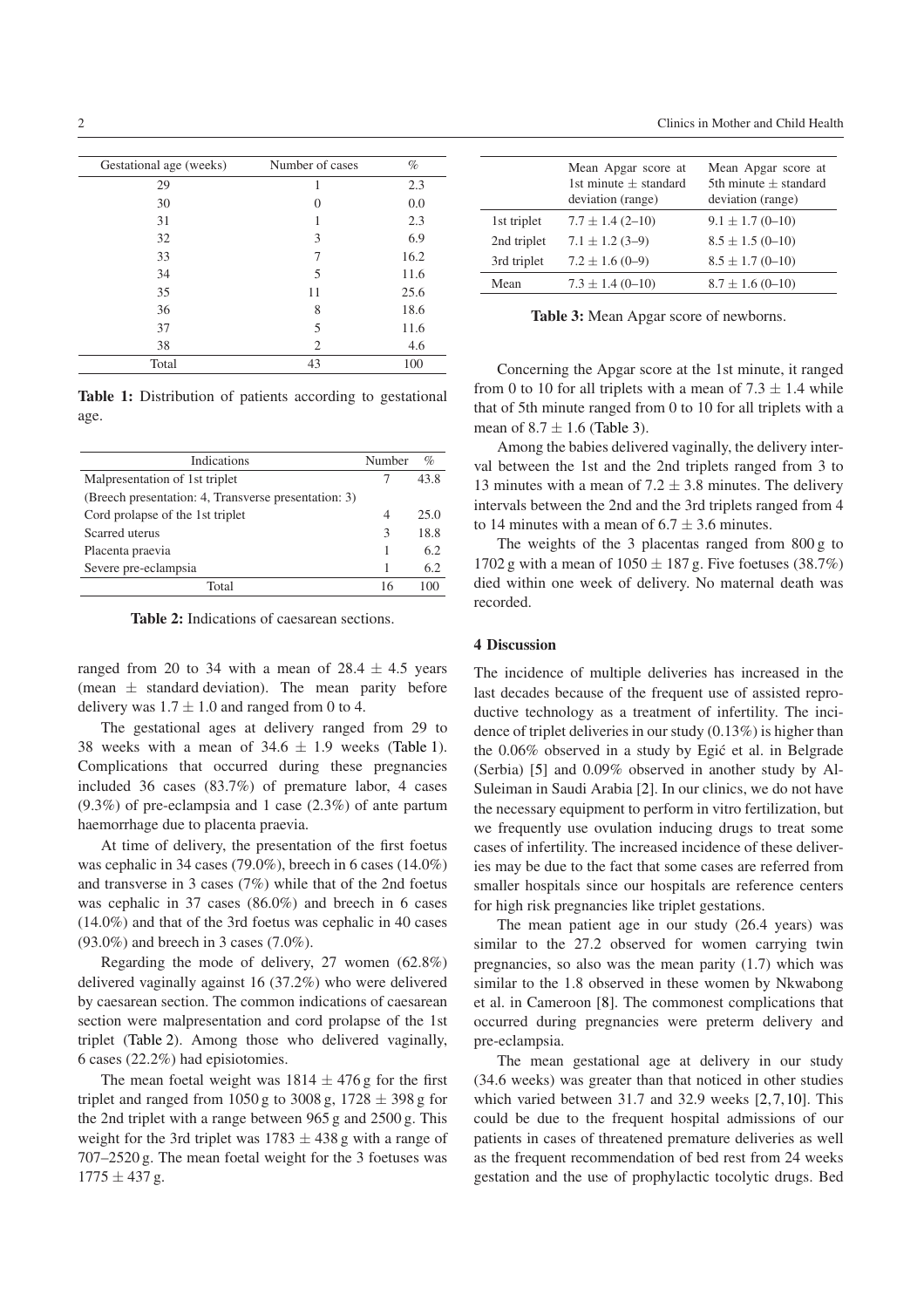rest starting from the 20th to the 26th week reduces the incidence of pre-eclampsia, of premature delivery and is associated with increased placental perfusion and birth weight [\[1\]](#page-2-3).

In our study, 62.8% of triplets were delivered vaginally. Vintzileos et al. in USA [\[9\]](#page-3-3) and Al-Suleiman et al. in Saudi Arabia [\[2\]](#page-2-2) in their series delivered only 5% of triplets vaginally. Although caesarian section improves foetal survival, it carries a certain risk of maternal morbidity and mortality. Furthermore, it has a cost that is not always affordable to women in developing countries. Alran et al. in France [\[4\]](#page-2-4) did a trial of labor in 78 women with triplet gestations and observed successful vaginal deliveries in 71% of these cases. Caesarean section is the route of choice for delivery of triplets for some authors [\[2,](#page-2-2)[9\]](#page-3-3), but Alama et al. [\[3\]](#page-2-5) established a protocol for planned vaginal delivery of triplets. The prerequisites are a cephalic presentation of the 1st triplet, electronic monitoring of the 3 foetuses, the delivery should be conducted by an experienced obstetrician, and a neonatologist should be present. He observed a 88% rate of successful vaginal deliveries.

In our series, we decided to try vaginal deliveries because of the frequent occurrence of cephalic presentation of the 1st foetus, the gestational age usually at 33 weeks or above and because some women were multiparous and had a soft and rapidly dilating cervix. After the delivery of the 1st triplet, the 2nd and 3rd can be easier to deliver because they are frequently in cephalic presentation, they are usually smaller than the 1st and the cervix is already fully dilated. Nevertheless, the obstetrician must be experienced in breech delivery and in internal podalic version because the presentation of the 2nd and 3rd triplets could be breech or transverse. When the gestational age is 32 weeks or less, caesarean section seems to be the preferred mode of delivery to avoid foetal trauma [\[7\]](#page-3-0). All deliveries in our study were conducted by an obstetrician. Only 6 cases (22.2%) of vaginal deliveries had episiotomies.

The mean foetal weight of 1775 g in our study was higher than that of 1664 g, 1596 g, and 1552 g noticed respectively in Hungary by Hruby et al. [\[7\]](#page-3-0), in Jordan by Ziadeh [\[10\]](#page-3-1), and in Saudi Arabia by Al-Suleiman et al. [\[2\]](#page-2-2). This is due to the fact that the mean gestational age among our patients was higher than those observed in these studies. The mean foetal weight in our study was the highest for the 1st triplet (1814 g) and the lowest for the 2nd (1728 g).

The mean Apgar score at the 5th minute was 8.7 and was close to the score of 9.2 observed by other authors in Hungary [\[7\]](#page-3-0).

The incidence of early neonatal death in our series was 5/129 (38.7/1,000) and was a bit different to that of 27.4‰, 45‰ and 48‰ observed respectively in Hungary, Serbia, and France [\[4,](#page-2-4)[5,](#page-2-1)[7\]](#page-3-0). The increased gestational age in

our study in comparison to that observed in those studies might have improved the neonatal survival in our study. The fact that their neonatal units are well equipped to take care of premature babies might also have improved the neonatal survival in their studies. However, our rate of early neonatal death was lower than that noticed in Saudi Arabia [\[2\]](#page-2-2). The higher rate of neonatal death in that study might have been due to the fact that their mean foetal birth weight was only 1552 g while it was 1775 g in our study. Risk factors in cases of premature delivery in Cameroon are birth weight *<* 1500 g, gestational age *<* 33 weeks, maternal age *>* 35 years, breech delivery [\[6\]](#page-3-4). The incidence of neonatal death among triplets depends on many factors such as gestational age, birth weight, mode of delivery, complications during pregnancy or delivery and neonatal resuscitation.

#### **5 Conclusion**

This study has shown that the most common complications that occurred during triplet pregnancies were preterm delivery and pre-eclampsia. Concerning the mode of delivery, vaginal delivery of triplets was possible when the 1st foetus was engaged in a cephalic presentation and it carried no significant risk for the foetuses especially when the gestational age was above 32 weeks and when there were no contraindications to vaginal delivery. In well equipped centers, trial of vaginal delivery can be carried out when the 1st triplet engages in cephalic presentation and when the gestational age is above 32 weeks, unless there are contraindications. For resource-constrained countries, every effort should be made to prevent premature labor and prolong the gestational period to improve fetal survival rates. Furthermore, women carrying triple pregnancies should be closely monitored and a careful pre-selection for vaginal trial of labor should be carried out to reduce caesarean deliveries rate.

#### <span id="page-2-0"></span>**References**

- <span id="page-2-3"></span>[1] D. M. Adams, J. S. Sholl, E. I. Haney, T. L. Russel, and R. K. Silver, *Perinatal outcome associated with outpatient management of triplet pregnancy*, Am J Obstet Gynecol, 178 (1998), 843–847.
- <span id="page-2-2"></span>[2] S. A. Al-Suleiman, F. E. Al-Jama, J. Rahman, and M. S. Rahman, *Obstetric complications and perinatal outcome in triplet pregnancies*, J Obstet Gynaecol, 26 (2006), 200–204.
- <span id="page-2-5"></span>[3] V. Alama, A. B. Royek, R. K. Jaekle, and B. A. Meyer, *Preliminary experience with a prospective protocol for planned vaginal delivery of triplet gestations*, Am J Obstet Gynecol, 179 (1998), 1133–1135.
- <span id="page-2-4"></span>[4] S. Alran, O. Sibony, D. Luton, S. Touitou, V. Fourchotte, O. Féraud, et al., Maternal and neonatal outcome of 93 *consecutive triplet pregnancies with 71% vaginal delivery*, Acta Obstet Gynecol Scand, 83 (2004), 554–559.
- <span id="page-2-1"></span>[5] A. Egić, Z. Miković, D. Filmonović, and A. Cirović, *Birth weight discordance and perinatal mortality among triplets*, Srp Arh Celok Lek, 133 (2005), 254–257.